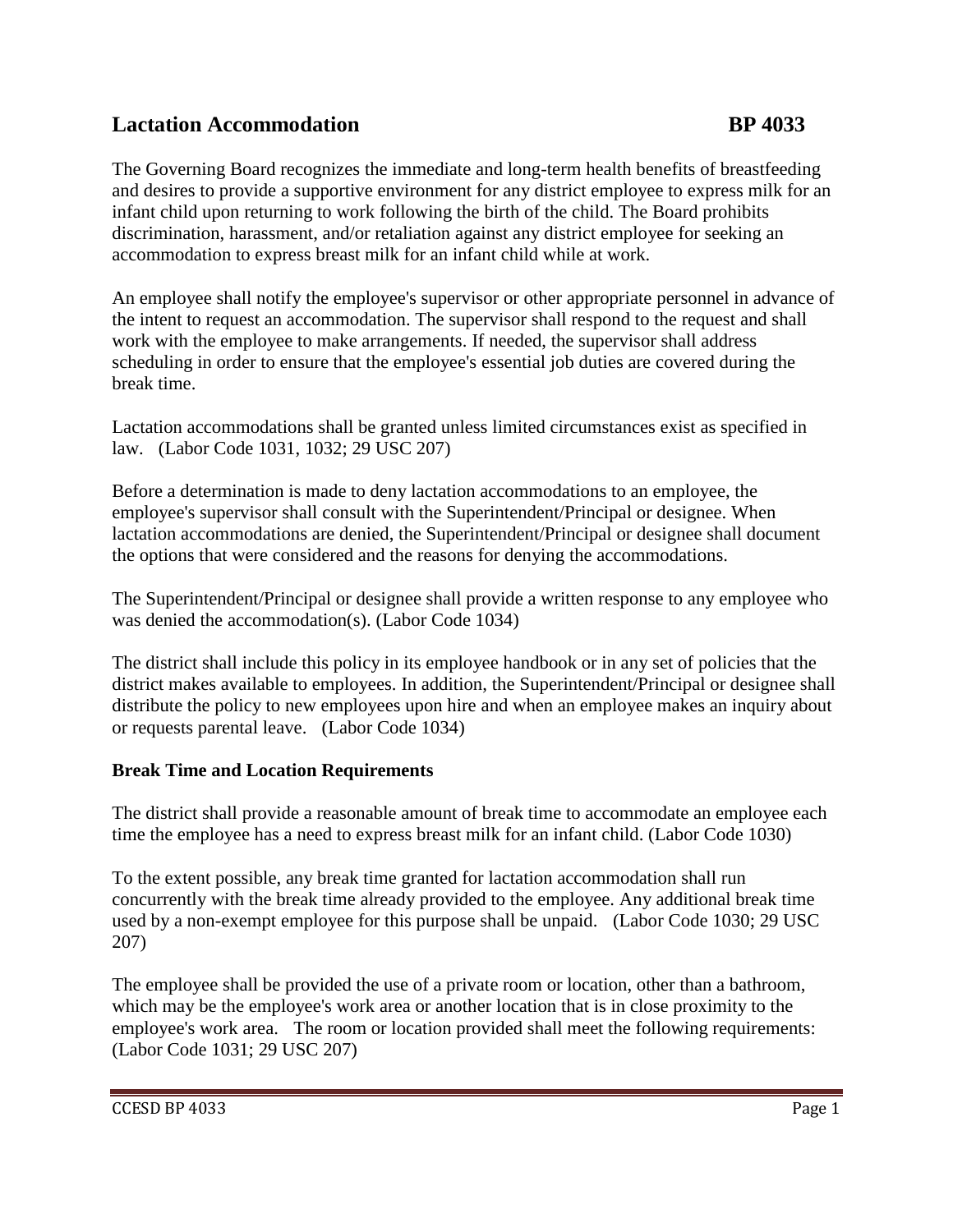- 1. Is shielded from view and free from intrusion while the employee is expressing milk
- 2. Is safe, clean, and free of hazardous materials, as defined in Labor Code 6382
- 3. Contains a place to sit and a surface to place a breast pump and personal items
- 4. Has access to electricity or alternative devices, including, but not limited to, extension cords or charging stations, needed to operate an electric or battery-powered breast pump
- 5. Has access to a sink with running water and a refrigerator or, if a refrigerator cannot be provided, another cooling device suitable for storing milk in close proximity to the employee's workspace

If a multipurpose room is used for lactation, among other uses, the use of the room for lactation shall take precedence over other uses for the time it is in use for lactation purposes. (Labor Code 1031)

## **Dispute Resolution**

An employee may file a complaint with the Labor Commissioner at the California Department of Industrial Relations for any alleged violation of Labor Code 1030-1034. (Labor Code 1034)

Legal Reference: EDUCATION CODE 200-262.4 Educational equity; prohibition of discrimination on the basis of sex CIVIL CODE 43.3 Right of mothers to breastfeed in any public or private location GOVERNMENT CODE 12926 Definition of sex; breastfeeding 12940 Unlawful discriminatory employment practices 12945 Unlawful discrimination based on pregnancy, childbirth, or related medical conditions LABOR CODE 1030-1034 Lactation accommodation 6382 Procedure for listing hazardous substances CODE OF REGULATIONS, TITLE 2 11035-11051 Unlawful sex discrimination; pregnancy and related medical conditions UNITED STATES CODE, TITLE 29 207 Fair Labor Standards Act; lactation accommodation

Management Resources:

CALIFORNIA DEPARTMENT OF INDUSTRIAL RELATIONS PUBLICATIONS Rest Periods/Lactation Accommodation, Frequently Asked Questions CALIFORNIA DEPARTMENT OF PUBLIC HEALTH PUBLICATIONS Lactation Accommodation for Employers